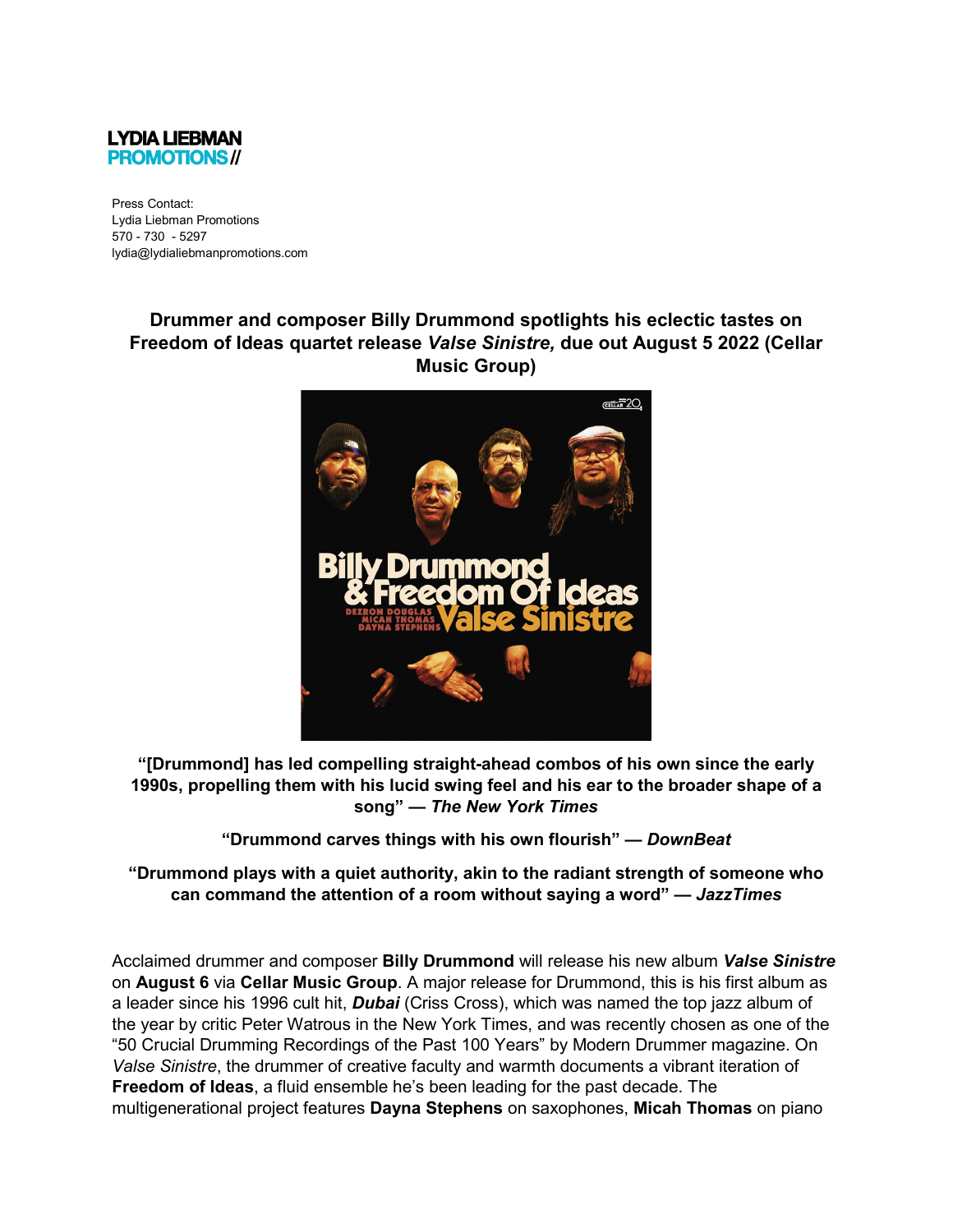and **Dezron Douglas** on bass. *Valse Sinistre* is produced by **Jeremy Pelt**, as part of his ongoing partnership with Cellar Music Group.

While touring the world with some of the music's most innovative voices, Drummond has been a significant player on the New York City scene over the past three decades. He's the drummer other drummers check out at Smalls and Mezzrow. His craft and sensitivity enhance a versatile approach to the instrument and a truthful interpretation of the sound. Over the years, the Newport News, Virginia native has collaborated with Carla Bley, Horace Silver, Joe Henderson, Bobby Hutcherson, Buster Williams, Steve Kuhn, JJ Johnson, Sonny Rollins, Charles Tolliver, James Moody, Sheila Jordan, Andrew Hill, Ron Carter, Eddie Gomez, Hank Jones, Freddie Hubbard, Lee Konitz, Stanley Cowell, Chris Potter, Archie Shepp, John Tchicai, Eddie Henderson and Joe Lovano, among other diverse statement makers. *Valse Sinistre* presents a well-honed, curated repertoire primed for rediscovery.

"A couple of the pieces I've had in my book for the bands that I've been leading for quite some time," says Drummond. "But they evolved as time went on and according to personnel changes. So I was very comfortable playing them and open to going in any direction."

One of the newer additions to Drummond's repertoire is Douglas' arrangement of his mentor Jackie McLean's "Little Melonae." Solos from Thomas, Stephens and Drummond spotlight a rhythmic conversation among band members that persists. "Jackie's what I would consider truly a jazz musician," says Drummond, who cherishes a CD booklet on which the departed master inscribed: "To Billy, one of my favorite drummers of all time."

"His music was kind of a soundtrack to my early beginnings playing the drums. I've always been a Jackie McLean fan." Thomas' contribution "Never Ends" features Stephens on soprano and offers plenty of opportunity for lyrical interaction among the artists. Understated yet richly nuanced in harmony and feel, the music introduces what Drummond considers Thomas' unique aesthetic. "I chose this one because it's a little different from everything else on the record," he says. "Micah's an introspective composer and he has an unusual slant on improvising."

The title track summons an energy Drummond has a hard time putting into words. His years touring with Bley left an imprint on his artistic perspective; he vowed, if he ever had the opportunity to record more music as a leader, he'd include her seldom heard composition "Valse Sinistre." On soprano, Stephens' handles the snaky progression with his signature fire and lyricism. "Carla's music is unique," says Drummond. "I really fell in love with it when I started working with her." The artists' treatment of David Raskin's "Laura" reflects a collective reverence for the song. "The melody and the chord changes — the form — it doesn't really need anything else," says Drummond who's been a fan of the noir feature for decades. "We didn't improvise on it, per se. It was more about embellishment. I just love the song. If I were a vocalist, I would just sing it."

Another seldom recorded tune that appears on *Valse Sinistre* is Grachan Moncur's "Frankenstein." Thomas makes a bright, contemplative statement following solo remarks from Stephens that move through chambered sections. Drummond and Douglas remain responsive, loose and interactive through the tune. The leader's sole original on the record, "Changes for Trane and Monk" intercuts John Coltrane's harmonic ideas with Thelonious Monk's melodic leaps and tendencies — a beloved combination for Drummond. During solo sections, the band almost intuitively forms a trio sound with Thomas laying out, invoking resonant energy from "Chasin' the Trane."